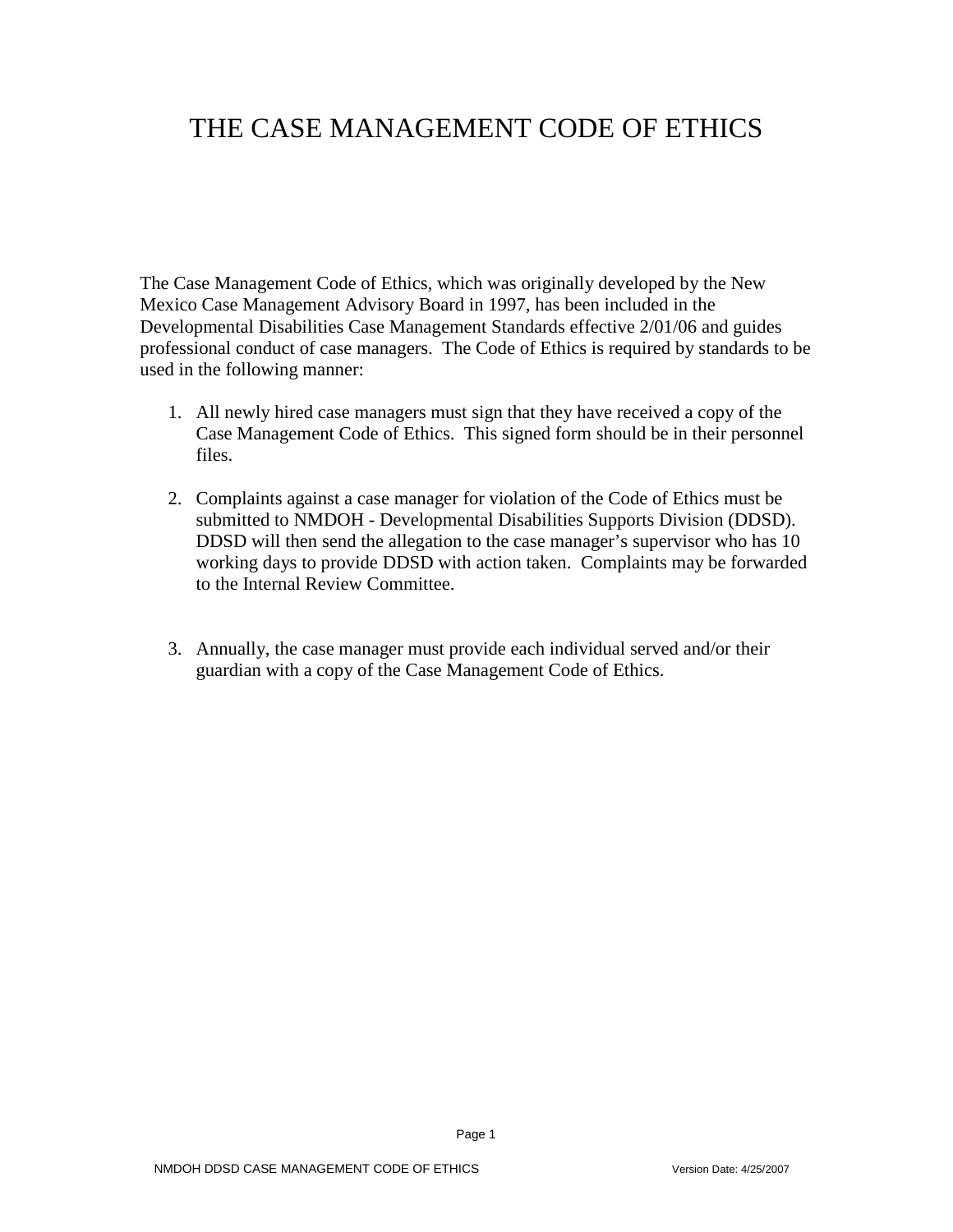This Code of Ethics shall apply to case managers providing Independent Case Management services as authorized by the Human Services Department and the Department of Health. Agencies providing Independent Case Management services must assure that all case managers acknowledge receipt of the Code of Ethics and must maintain a copy of the signed acknowledgment in the case manager's personnel file.

This Code of Ethics serves to reinforce our claim to upholding professional status in reference to Independent Case Management services to individuals requesting or receiving Medicaid long-term care services.

Case Managers shall act with integrity in their relationships with colleagues, other organizations, agencies, institutions, referral sources, and other professions so as to facilitate the contribution of all providers toward achieving optimum benefit for recipients.

# I. MORAL AND LEGAL STANDARDS

Case managers shall behave in a legal, ethical, and moral manner in the conduct of their profession, maintaining the integrity of the Code and avoiding any behavior which would cause harm to others.

- A. The case manager shall not exploit relationships with recipients for personal advantage.
- B. The case manager shall not engage in sexual activities with recipients.
- C. The case manager shall not involve the recipient in any illegal activities, nor promote the use of any potential substance which could be abused.
- D. The case manager shall terminate services to recipients, and professional relationships with them, when such services and relationships are no longer required or no longer serve the recipient's needs or interests.
- E. The case manager shall not withdraw services precipitously, but must carefully consider all factors in the situation and take care to minimize possible adverse effects.
- F. The case manager who anticipates the termination, interruption or reduction of services to recipients shall notify recipients promptly and seek the transfer, referral, or continuation of services in relation to the recipients' needs and preferences. The case manager shall also advise recipients of their rights and responsibilities regarding transfer, referral or reduction in services.
- G. The case manager shall respect the integrity and protect the health and welfare of people and groups with whom they work. The case manager's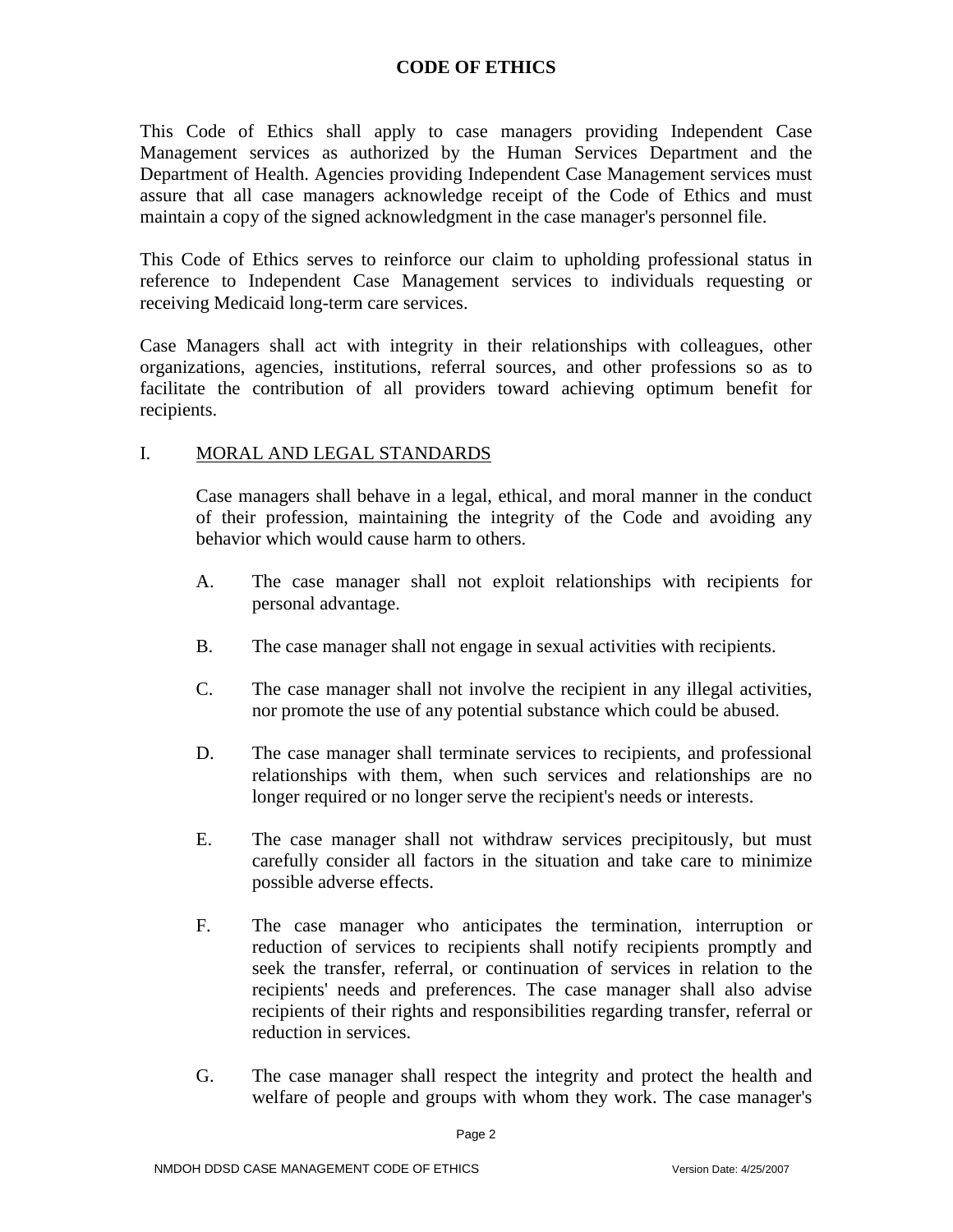primary responsibility is to the recipient and case managers must endeavor at all times to place that interest above their own.

- H. The case manager shall not mentally, physically, emotionally, spiritually, or in any other manner abuse, neglect or exploit any recipient.
- I. The case manager shall not accept anything of value for making a referral.
- J. The case manager shall not alter documents and other information provided from other sources, nor knowingly utilize documents containing untrue information, including backdated documents.

#### II. RECIPIENT ADVOCACY

Case managers shall serve as advocates for recipients of long term services.

- A. The case manager must safeguard the interests, autonomy, and the rights of the recipient.
- B. When an individual has been legally authorized to act on behalf of a recipient, the case manager shall consider the expressed interest of the recipient as well as those interests as expressed by the legal representative.
- C. The case manager shall not engage in any action that violates or diminishes the civil or legal rights of recipients.
- D. The case manager shall act to prevent practices that are inhumane or discriminatory against any person or group of persons.

#### III. PROFESSIONAL RELATIONSHIPS

Case managers shall possess and maintain integrity and dignity in their professional relationships.

- A. The case manager shall not attempt in any way to influence a recipient's choice of case managers or service providers.
- B. The case manager shall cooperate with colleagues to promote professional interests and concerns.
- C. The case manager shall respect confidences shared by colleagues in the course of their professional relationships and transactions.
- D. The case manager shall create and maintain conditions of practice that facilitate ethical and competent professional performance by colleagues.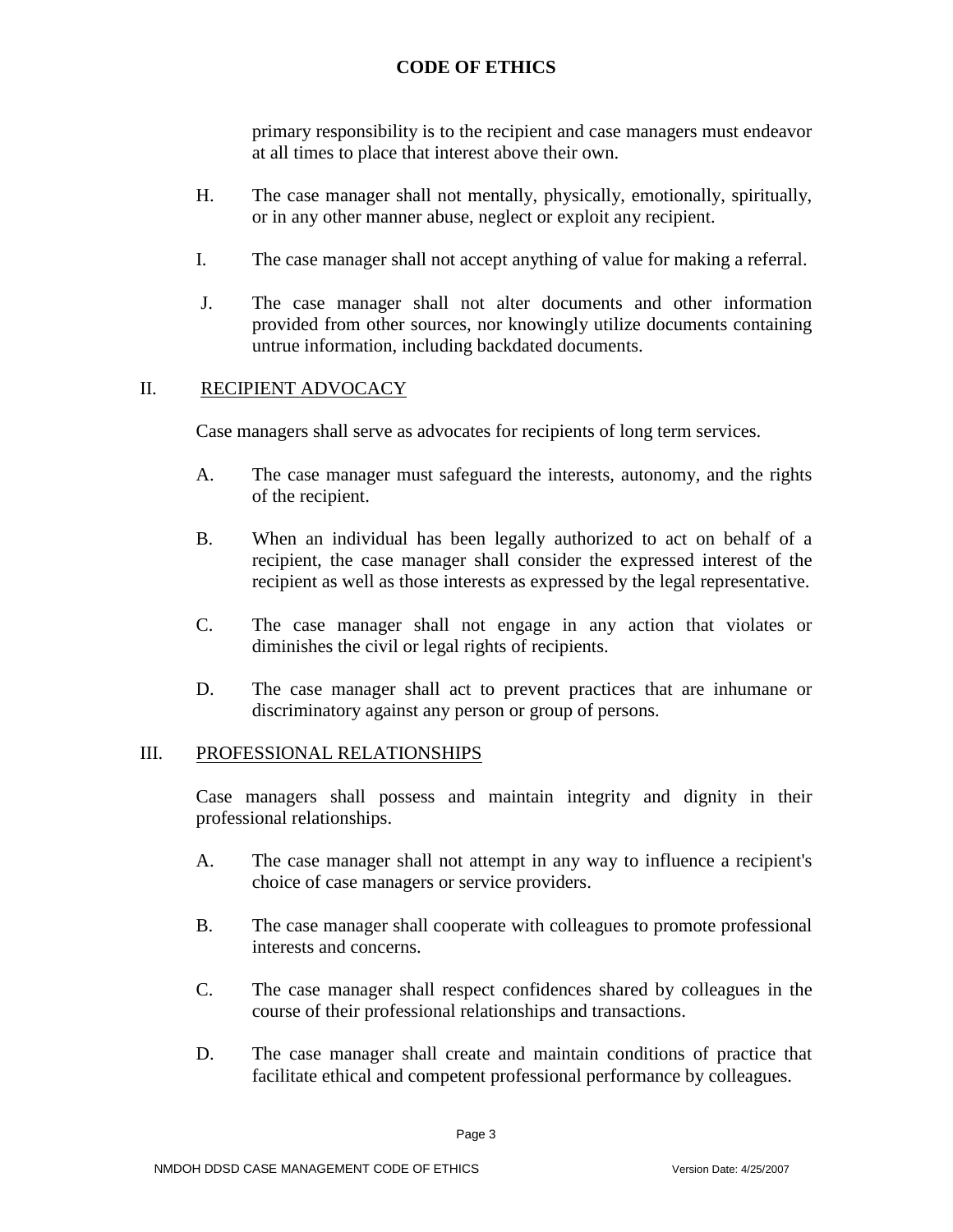- E. The case manager shall treat with respect, and represent accurately and fairly, the qualifications, views, and findings of colleagues. Appropriate administrative channels shall be used to resolve differences.
- F. The case manager who replaces, or is replaced by, a colleague in professional practice shall act with consideration for the interest, character, and reputation of that colleague.
- G. The case manager shall not exploit a dispute between a colleague and an employer to obtain a position or otherwise advance the case manager's interest.
- H. The case manager shall seek arbitration or mediation when conflicts with colleagues require resolution for compelling professional reasons.
- I. The case manager shall extend to colleagues of other professions the same respect and cooperation that is extended to case manager colleagues.
- J. The case manager who serves as an employer, supervisor, or mentor to colleagues shall make orderly and explicit arrangements regarding the conditions of their continuing professional relationships.
- K. The case manager who has the responsibility for employing and evaluating the performance of other case managers shall fulfill such responsibilities in a fair, considerate, and equitable manner on the basis of clearly enunciated criteria.
- L. The case manager who has the responsibility for evaluating the performance of case manager employees, supervisors or student interns shall share evaluations with them.
- M. The case manager shall not assume professional responsibility for recipients of another agency or a colleague without appropriate communication with that agency or colleague as authorized by the appropriate state entity.
- N. The case manager, who serves the recipient of a colleague during temporary absence or emergency, shall serve those recipients with the same consideration as that afforded any recipient.
- O. The case manager shall work to improve the employing agency's policies and procedures and the efficiency and effectiveness of its services.
- P. The case manager shall act to prevent and eliminate discrimination in the employing organization's work assignments and in its employment policies and procedures.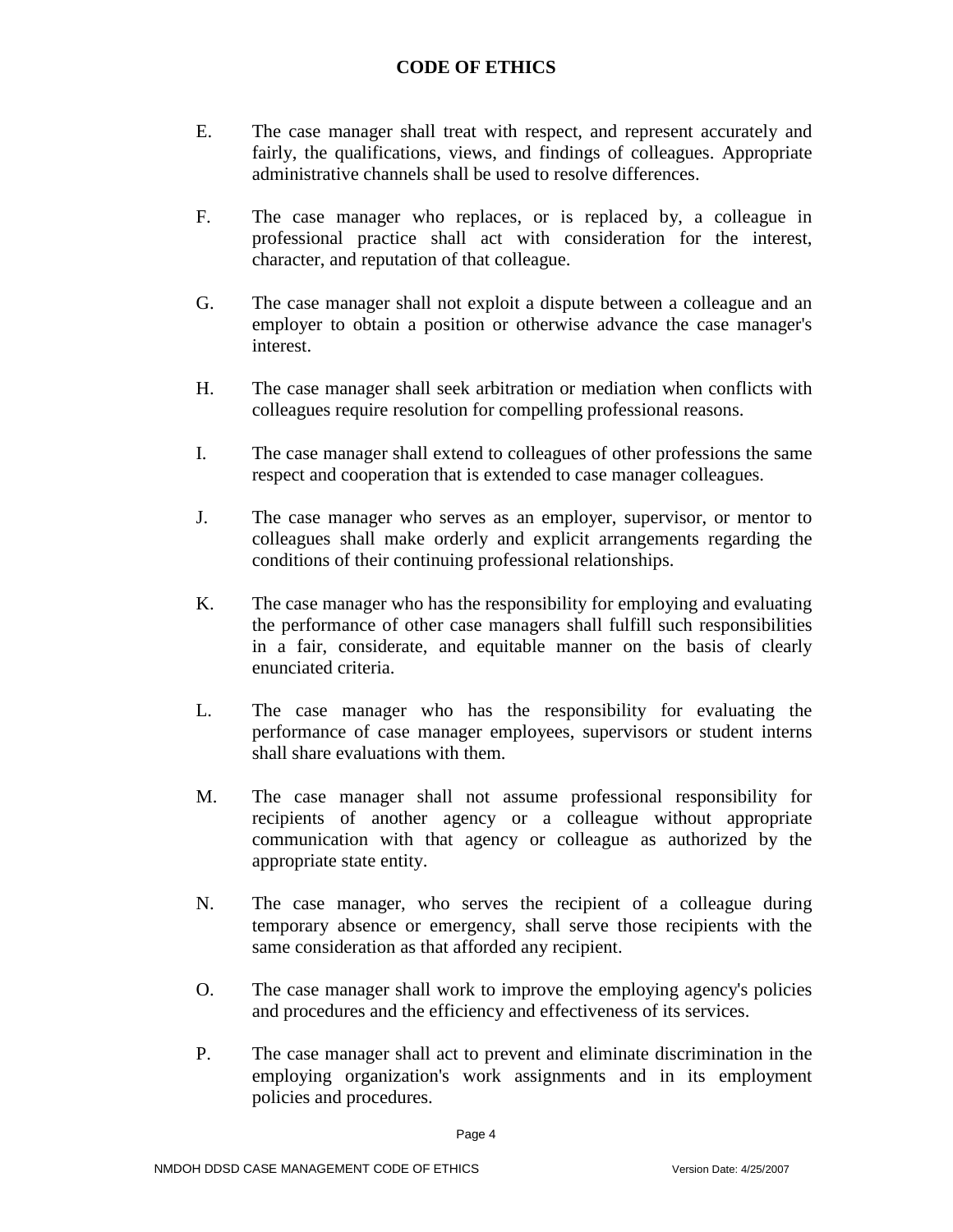- Q. The case manager shall not misuse the resources of the employing organization.
- R. The case manager shall not exploit professional relationships for personal gain.

#### IV. CONFIDENTIALITY

Case managers shall respect the confidentiality of information obtained from recipients in the course of their work.

- A. The case manager shall inform the recipient about the limits of confidentiality in a given situation, the purposes for which information is obtained, and how it may be used.
- B. The case manager shall afford recipients reasonable access to any official case management records concerning their case.
- C. When providing recipients with access to records, the case manager shall take due care to protect the confidences of others contained in those records as afforded by law.
- D. The case manager shall obtain informed consent from recipients before taping, recording, or permitting third party observation of their activities.
- E. The case manager shall not discuss the recipient outside the work environment.

#### V. ASSESSMENT/EVALUATION

Case managers shall promote the health and welfare of recipients in the selection, utilization and interpretation of assessment measures.

- A. Case managers shall not in any way tamper with results of assessment measures administered to recipients.
- B. Case managers shall explain assessments as requested and explain results in a professional and sensitive manner.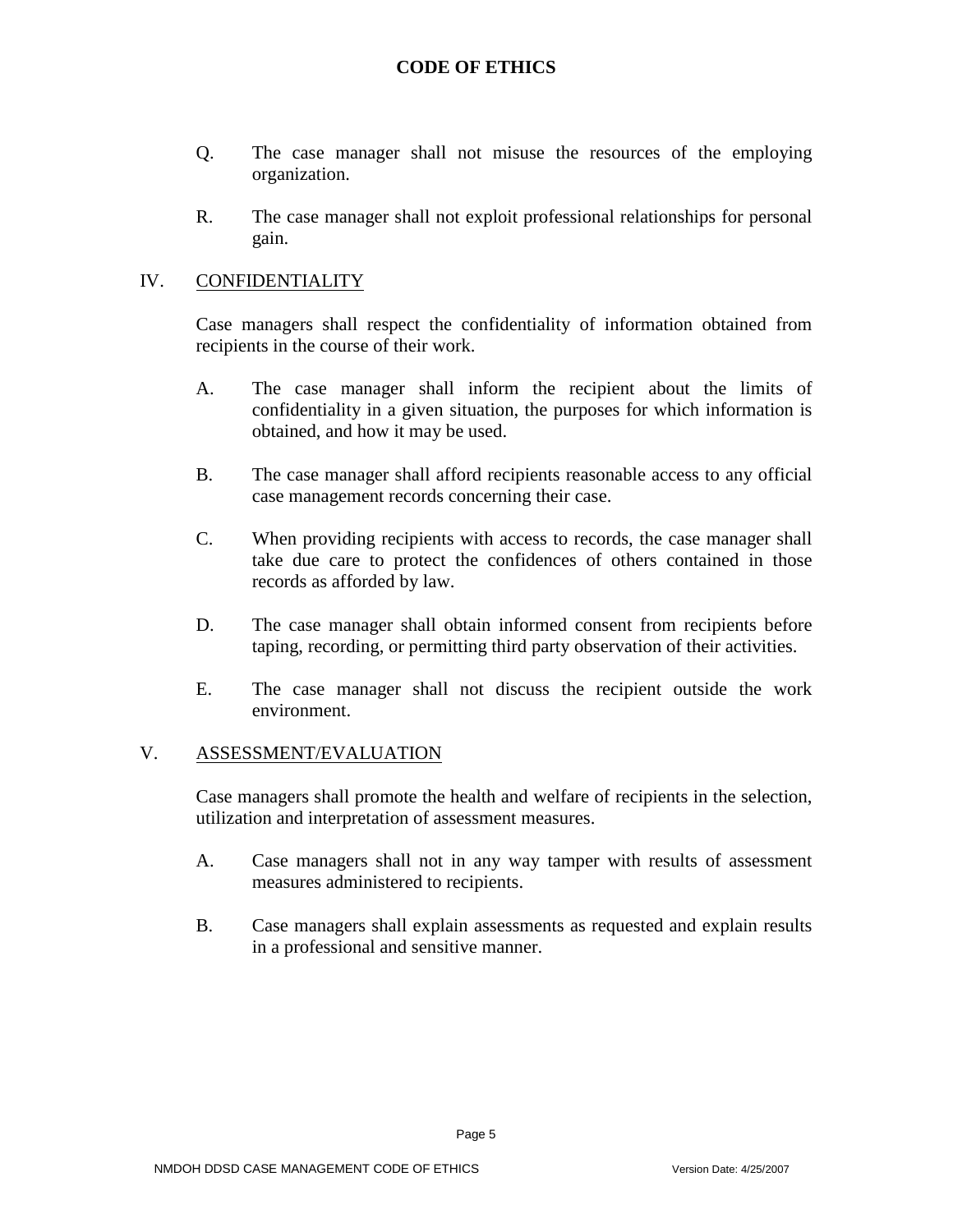# VI. RESEARCH ACTIVITIES

- A. Case managers shall assist in professional efforts to expand the knowledge needed to more effectively serve recipients in need of long term services.
- B. Case managers shall follow the doctrines of informed consent, as well as appropriate research protocols, when conducting research with special populations.

#### VII. COMPETENCE

Case managers shall establish and maintain their professional competencies at such a level that their recipients receive the benefit of the highest quality of services the profession is capable of offering.

- A. The case manager shall strive to become and remain proficient in professional practice and in the performance of case management functions.
- B. The case manager shall not misrepresent professional qualifications, education, experience or affiliations.
- C. The case manager shall retain responsibility for the quality and extent of the service that individual assumes, assigns or performs.
- D. The case manager shall take responsibility for identifying, developing and fully utilizing knowledge of professional practice, including training as mandated by the Human Services Department and the Department of Health.

#### VIII. CODE OF ETHICS VIOLATIONS /SANCTIONS

Case managers providing independent case management services, as authorized by the Human Services Department and the Department of Health, will be sanctioned for violation(s) of this Code of Ethics to the extent allowable by state or federal statute. Should the violation(s) adversely impact the health and welfare of recipients receiving long term care services, or otherwise prevent appropriate care and support, the case management organization shall also be sanctioned. These sanctions include, but may not be limited to the following:

- A. Referral to the Adult Protective Services unit of the Aging and Long Term Services Department (ALTSD) or Child Protective Services unit of the Children, Youth and Families Department (CYFD);
- B. Referral to the Medicaid Fraud and Abuse Unit of the Human Services Department;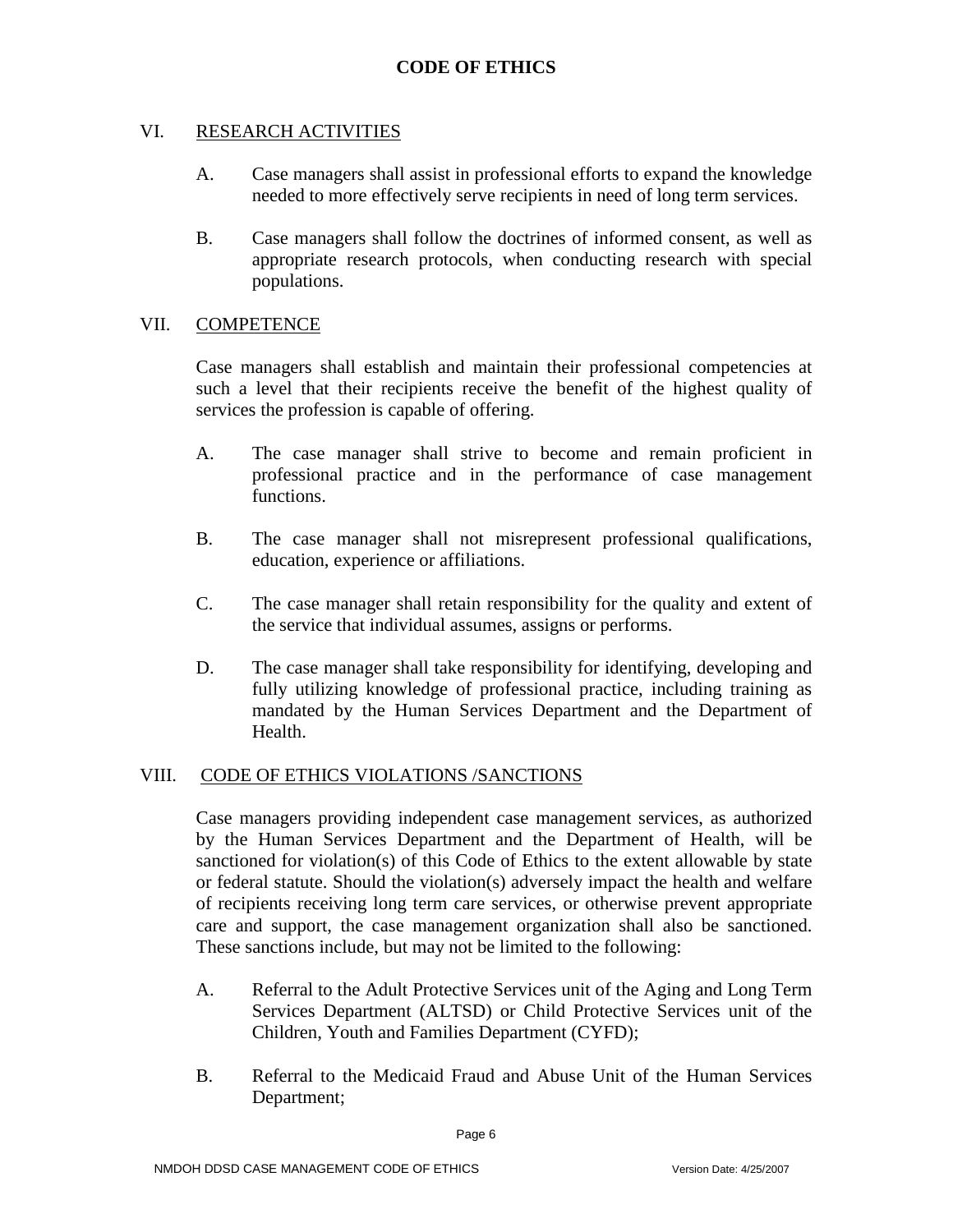- C. Referral to the Office of Inspector General;
- D. Referral to the Division of Health Improvement of the Department of Health;
- E. Referral to the Developmental Disabilities Supports Division (DDSD) of the Department of Health;
- F. Referral to the Quality Assurance Unit of the Human Services Department; and
- G. Complaint filed with the appropriate licensing board.

Any of the above actions may result in termination of the Medicaid contract to provide Independent Case Management services. Additional sanctions or actions may be taken by the agencies listed above.

Source: Case Management Advisory Board, 1997